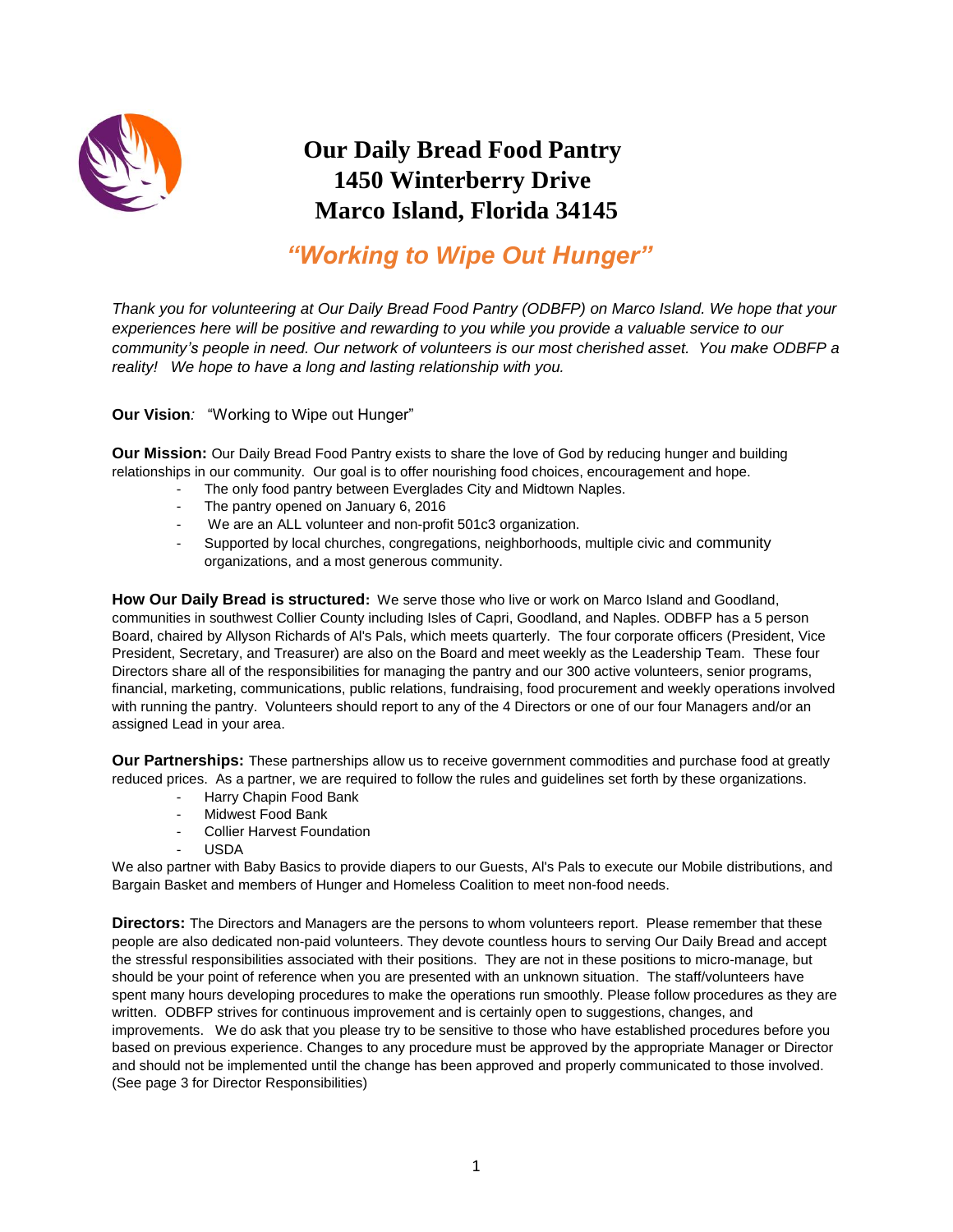

**Confidentiality:** Because Our Daily Bread is working directly with individuals and families, many in crisis situations, you may occasionally become knowledgeable of information usually considered very private. Confidentially of information is extremely important. You are not to talk or relay any confidential information to anyone beyond those volunteers working directly with our guests who have a need to know.

**Being Non-judgmental:** We all see and hear things from time to time that disagree with our upbringing, values, common sense or many other factors. At Our Daily Bread, as a volunteer, you must control gut reactions. Sharing your beliefs/feelings about certain guests, situations, or 'types' with other volunteers OR guests is not appropriate. Keep in mind that you probably do not know all or even most of the facts about a given situation

**Importance of Attendance and Punctuality:** We have many volunteers serving at Our Daily Bread and we try to schedule you according to your wishes. Once you accept to attend a specific day, we are counting on you to be here and at the time specified. If you cannot attend, please contact our Volunteer Director, Nancy Kot (706-566- 8532) or nancy@ourdailybreadfoodpantry.com

**Dress and General Behavior:** Dress in a tastefully casual manner, knowing that your tasks may involve some lifting, bending or reaching. Shoes that fully cover your feet are required due to the risk of injury from dropping items or stubbed toes. Bottled water is available for all volunteers and often snacks are in the Auburndale room.

**Non-Discrimination Policy:** Our Daily Bread Food Pantry does not discriminate on the basis of gender, national origin, religion, sex, or disability. If you feel, or a guest feels that this policy is being broken, please inform one of the Directors. Harassment (verbal, mental or sexual) is another form of discrimination and is unacceptable. If you are encountering this behavior, whether directed at you or someone else, report this behavior to a Director. The situation will be addressed immediately. If you are participating in this behavior, you may be asked to leave. If you find yourself in a difficult situation where a guest is verbally abusive or making you feel or someone feel uncomfortable, see a Director immediately. There is no reason any volunteer should feel unsafe while serving clients.

**Concerns or Complaints:** Please direct any concerns or complaints privately to one of the Directors. We will do our best to see that the matter is handled to your satisfaction.

**Health and Safety Procedures:** We care about your health. Please do not come in when you are sick or temporarily disabled. Please keep us informed of your condition. When volunteering, your task may require you to deal directly with our guests. Please ensure that you comply with any Emergency or Covid-19 policy changes that are in effect at the time. Frequent hand washing may be necessary and is strongly advised. Some jobs may also require lifting, sometimes 50lbs or more. Do not attempt to do more than you are able to do. There are many volunteers to share the work. Report any accidents or injuries to a Director or Manager immediately so that appropriate medical steps may be taken.

**Access to the building:** The pantry entrances are locked at all times until the pantry is open for business and/or volunteer days. If you are asked to perform a task when the pantry is closed, obtain information from your Manager or Director on how to use the Key Lockbox. On Saturday Pantry days please park next door to the pantry.

**Volunteer Sign-up/Scheduling:** It's so easy! You will receive an email from 'Our Daily Bread Food Pantry'. The tool used is SignUpGenius (SUG). The days, hours and number of volunteers required will be outlined. All you do is **sign up and submit**! You will receive a confirmation email. Also remember to use the sign up log in the Auburndale Room when you work at the pantry or if you work from home send your hours weekly or monthly to Deb Dawson, deb@ourdailybreadfoodpantry.com

**Representing Our Daily Bread Food Pantry:** Your positive representation of Our Daily Bread and its mission is probably the best free publicity we can get. Community people listen and form opinions about us based on what you and other volunteers convey to them. So, please speak favorably, keep the laundry list at home and remember the importance of confidentiality. Our Daily Bread volunteers should not enter into any agreement of any kind that will affect the program. If you are approached by an individual or group for a proposal about a drive, donation, speech, press release, contract, etc.…, please pass the information to one of the Directors.

**General Attitude:** In closing, we strive for a professional, positive and fun atmosphere at Our Daily Bread. It is very hard for our guests to come to us. It is our responsibility to be supportive and uplifting when serving individuals with stressful situations. Receiving food from Our Daily Bread Food Pantry should be a blessing and the easiest task our guest should have to do all day!